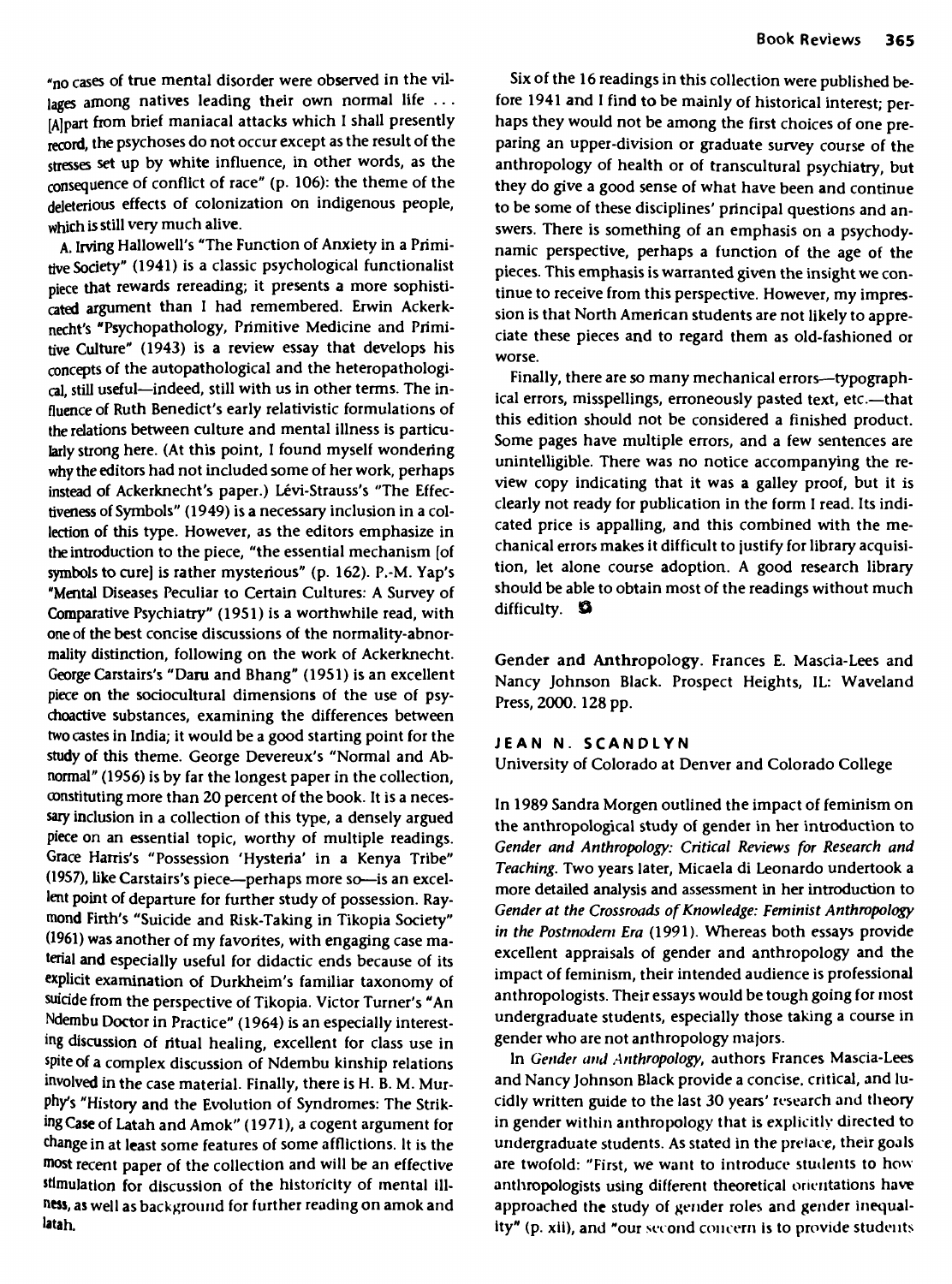**with techniques of analysis that will help them make their own critical assessments of studies of gender" (p. xiii).**

**Second-wave feminism of the 1960s and 1970s made women visible in a new way, leaving in its wake new ways of looking at the relations between the sexes and the power of politics and oppression. There was an immediate response within anthropology, a discipline that with a few notable exceptions had taken gender for granted as universal—part of the cultural landscape but not a category of social organization that might prove a fruitful subject of inquiry in and of itself. Sociocultural anthropologists led the way with ethnographic accounts of women's lives, of gender roles and behaviors, and of the relative status of the sexes. At the same time, biophysical anthropologists sought to uncover the evolutionary sources of mating behavior and the roles of males and females in primates and, by extension, in humans. Somewhat later, linguists began to investigate speech patterns among men and women in same-sex and mixedsex groups and how the very structure of speech might reveal and shape the status of the sexes. Finally, archaeologists began to realize the invisibility of women in archaeological research and to look for evidence of gender relations in past societies.**

**This new awareness of gender generated a massive amount of ethnographic research and theoretical exploration from the 1970s to the present. Data collected by earlier ethnographers was reexamined, and new data was collected in societies ranging from small hunter-gatherer groups to the largest industrialized cities. Studies of human evolution and of kinship were both given new energy and direction. Although the surge of new research was sometimes directed by theoretical propositions and hypotheses based on general models of gender relations, no single coherent general feminist theory or set of theories emerged from this corpus of ethnography. In fact, theoretical constructs such as the private/public dichotomy, the binary opposition of nature/culture, or the universal subordination of women were not well supported by the data. This left anthropological scholars with the challenge of how to organize, present, and evaluate this body of research and theory for themselves and their students.**

**Although Mascia-Lees and Black begin with a brief overview of the historical context of the study of gender in anthropology, the role of feminism, and the North American women's movement, they organize the topic of gender and anthropology by the major theoretical orientations used by anthropologists to study gender. This approach carries several advantages. First, as the time period covered is relatively short and the breadth of questions and perspectives anthropologists have applied to the study of gender is great, to jjroup by theoretical orientations provides a sense of how lines of inquiry develop over time through scholarly dia**logue. Second, each perspective can be viewed critically by itself, then integrated as each chapter adds another perspec**tive. Finally, linking research and theory is important when looking at gender, argue the authors, "because scientific research is so valued in contemporary society, it is often ditti-** **cult to accept that it is affected by factors external to it" (p. 19). Furthermore, it is often difficult to separate popular or "folk" theories from those derived more self-consciously and systematically from research.**

**This latter point is instrumental to Mascia-Lees and Black's second goal. Because gender represents one of the key differences present in all known societies, theories about differences between men and women, both unconscious and unexamined and self-conscious and formally organized, abound. Thus, argue the authors, understanding and identifying anthropologists' theoretical perspectives is key to student's critical evaluations of scholarly work and popular ideas.**

**On both counts, Mascia-Lees and Black accomplish their goals. With one exception, they identify and explain clearly and succinctly the major orientations to the study of gender by anthropologists: evolutionary, materialist, structuralist, discourse analysis and sociolinguistic (which includes poststructuralism), and reflexive. Each chapter presents a brief outline of the orientation and its basic principles, cites examples of ethnographic research guided by that perspective, and concludes the chapter with major controversies and critiques. The chapters on materialist and evolutionary perspectives are the most thorough, succinctly defining important issues like essentialism, biological determinism, and the impact of colonialism on gender. The chapter on psychological perspectives is the briefest and significantly omits a discussion of the work of Margaret Mead, whose** *5a and Temperament in Three Primitive Societies* **(1935), represents an early attempt to integrate a Freudian psychology of drives with social learning theory, and the authors discuss both perspectives in this chapter. By providing critiques of each perspective, the authors model a critical approach that students can then apply to a more detailed examination of ethnographic and theoretical works mentioned in the text.**

**The brevity of each chapter and the necessary simplification of the arguments actually make it a useful adjunct to undergraduate study and an affordable volume as well. The book could be assigned along with one or two ethnographic articles for a one- or two-session unit on gender in an introductory course or a diversity course; students could select an issue within one of the chapters to research for classroom debate; or the entire book could provide the scaffold fora semester-long course of study, with students assigned to read related ethnographic works cited in each chapter. Class discussions and lectures could explore the "complexities, ambiguities, and nuances" (p. xi) of ideas and issues that the authors could not include in such a short volume. The excellent reference list includes major works on gender by anthropologists troin the last thirty years, some popular works that have impacted anthropological thought, and a beginning list of ethnographies from a wide range of cultural** groups. Gender and Anthropology would be a valuable re**source either as a supplementary text or for reference on re\* serve In the library. O**